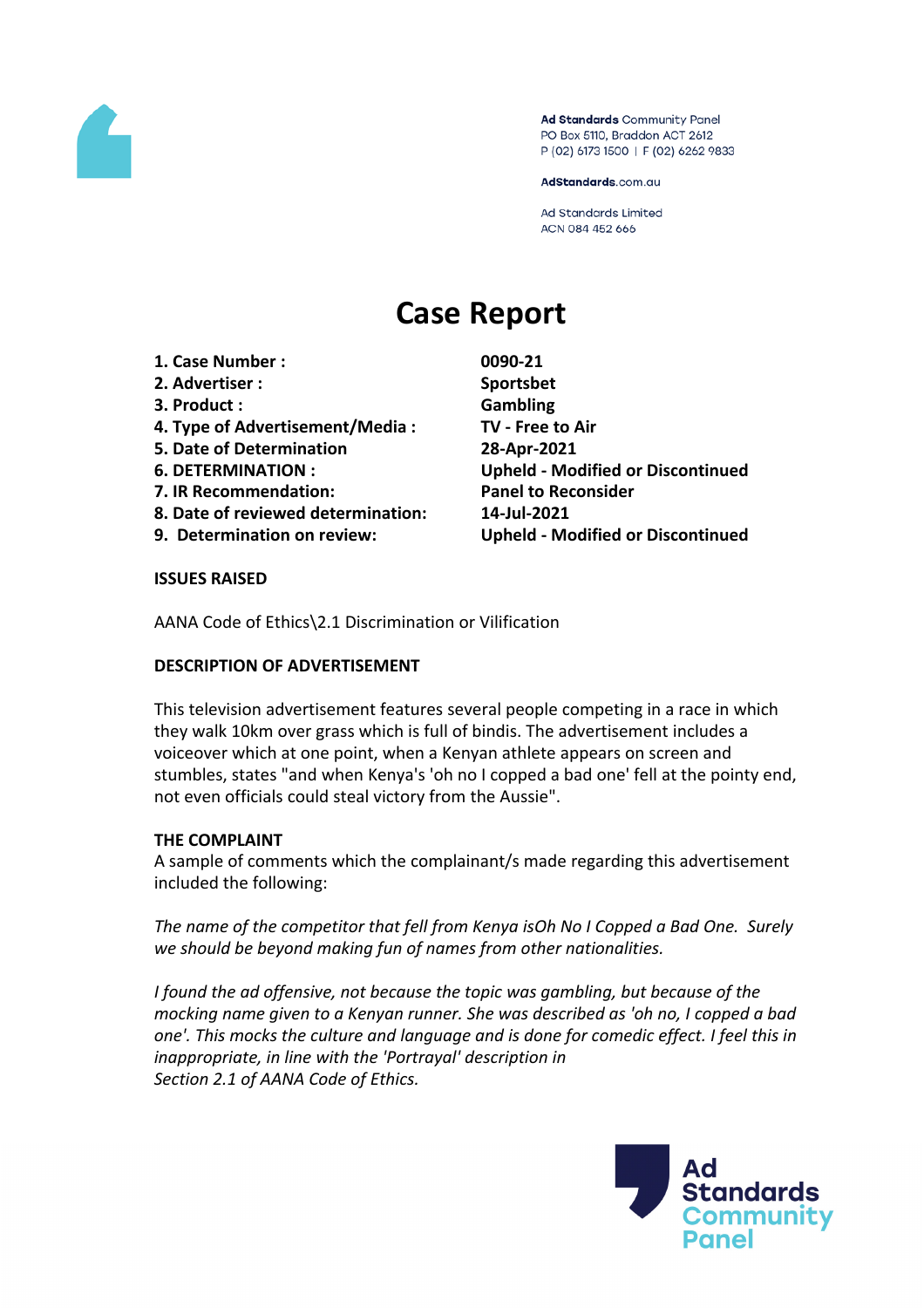

#### **THE ADVERTISER'S RESPONSE**

Comments which the advertiser made in response to the complainant/s regarding this advertisement include the following:

*We refer to your letter dated 14 April 2021 (Letter) regarding the two complaints received by Advertising Standards Bureau (ASB) concerning Sportsbet's Elite Average Games- Bindi Walk television commercial (Advertisement), which is attached in a digital file (Complaint).*

*The Complaint alleges that the Advertisement may breach section 2.1 of the AANA Advertising Code of Ethics, which relevantly states that:*

*Advertising shall not portray people or depict material in a way which discriminates against or vilifies a person or section of the community on account of race, ethnicity, nationality, gender, age, sexual orientation, religion, disability, mental illness or political belief.*

*The Community Panel's views on discrimination and vilification are well recognized and extremely serious, as set out below:*

*Discrimination: Acts with inequity, bigotry or intolerance or gives unfair, unfavourable or less favourable treatment to one person or a group because of their race, ethnicity, nationality, sex, age, sexual preference, religion, disability and/or political belief.*

*Vilification: Humiliates, intimidates, and incites hatred towards, contempt for, or ridicule of one person or a group of people because of their race, ethnicity, nationality, sex, age, sexual preference, religion, disability and/or political belief.*

*Sportsbet takes a zero-tolerance approach to discrimination and/or vilification of any kind including, relevantly, on account of race, ethnicity or nationality.*

*Sportsbet submits that the Advertisement does not discriminate or vilify against any individual or group of people. The Advertisement is a light-hearted, comedic take on an Olympic walking event where competitors must walk across a lawn covered in prickly bindi. The Australian athlete, "Prickly Pam Patterson" wins Gold after her Kenyan competitor succumbs to a bindi injury in the home straight, with the commentator proclaiming "and when Kenya's Ohno Ikopta-Badwon fell at the pointy end, not even the officials could steal victory from the Aussie."*

*The athlete's name is descriptive of what has happened to her in the race, copping a bad bindi which forces her out of the event. Nothing in the Advertisement discriminates or vilifies on the basis of race, ethnicity or nationality, and none of the required elements of inequity, bigotry, intolerance, contempt or inciting hatred (among others) are present.*

*Action taken by Sportsbet*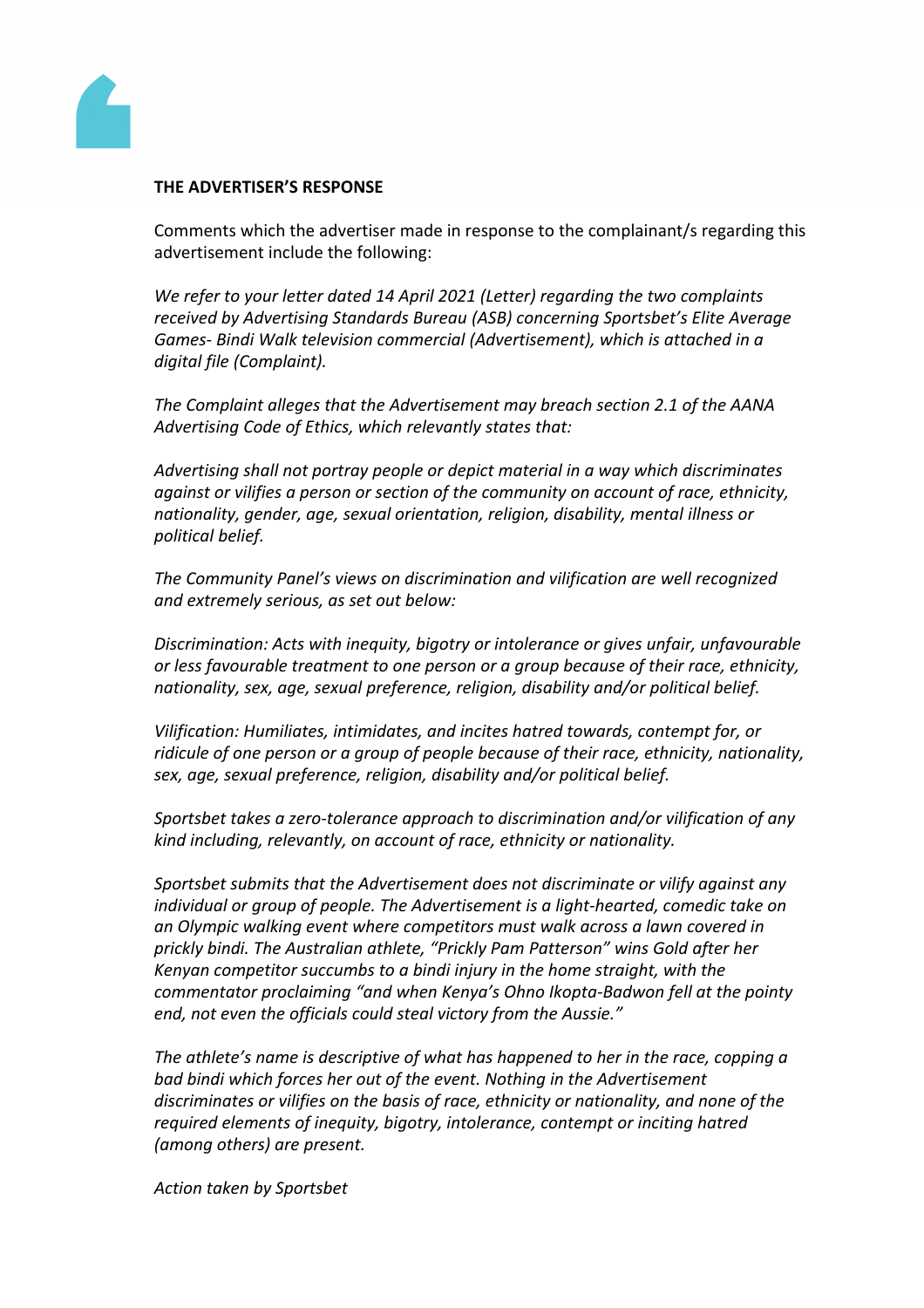

*Whilst Sportsbet is satisfied the Advertisement does not breach the Code, to avoid any risk of the Advertisement being misinterpreted, we have decided to replace the Advertisement and use an alternative voice over which does not reference the Kenyan athlete's name.*

*We trust this resolves the Complaint and satisfies the ASB. However, should the ASB wish for Sportsbet to submit further submissions as to the Advertisement's compliance with the Code please let us know.*

## **THE ORIGINAL DETERMINATION**

The Ad Standards Community Panel (the Panel) considered whether this advertisement breaches Section 2 of the AANA Code of Ethics (the Code).

The Panel noted the complainants' concerns that the advertisement is mocking a Kenyan name, which is offensive.

The Panel viewed the advertisement and noted the advertiser's response.

**Section 2.1: Advertising or Marketing Communication shall not portray people or depict material in a way which discriminates against or vilifies a person or section of the community on account of race, ethnicity, nationality, gender, age, sexual preference, religion, disability, mental illness or political belief.**

The Panel noted the AANA Practice Note which provides guidance on the meaning of:

- Discrimination unfair or less favourable treatment
- Vilification humiliates, intimidates, incites hatred, contempt or ridicule
- Nationality people belonging to a particular nation either by birth, origin or naturalisation.

# **Does the advertisement portray material in a way which discriminates against or vilifies a person on account of nationality?**

The minority of the Panel considered that the comment "oh no she copped a bad one" was a humorous reference regarding the Kenyan runner stumbling after landing on a bindi rather than her name. The minority considered that most viewers of the advertisement would not think that that was her name and was not an offensive reference based on her nationality.

The majority of the Panel however considered that the phrasing of the sentence made it clear that the voiceover was stating the athlete's name. The majority noted the advertiser's response that the reference to "Ohno Ikopta-Badwon" is descriptive of what happened to the runner, and considered that the advertiser acknowledged that the comment was intended to refer to her name.

The majority of the Panel considered that while the Australian athlete has a name, Prickly Pam Patterson, the Kenyan athlete's name is made as a joke.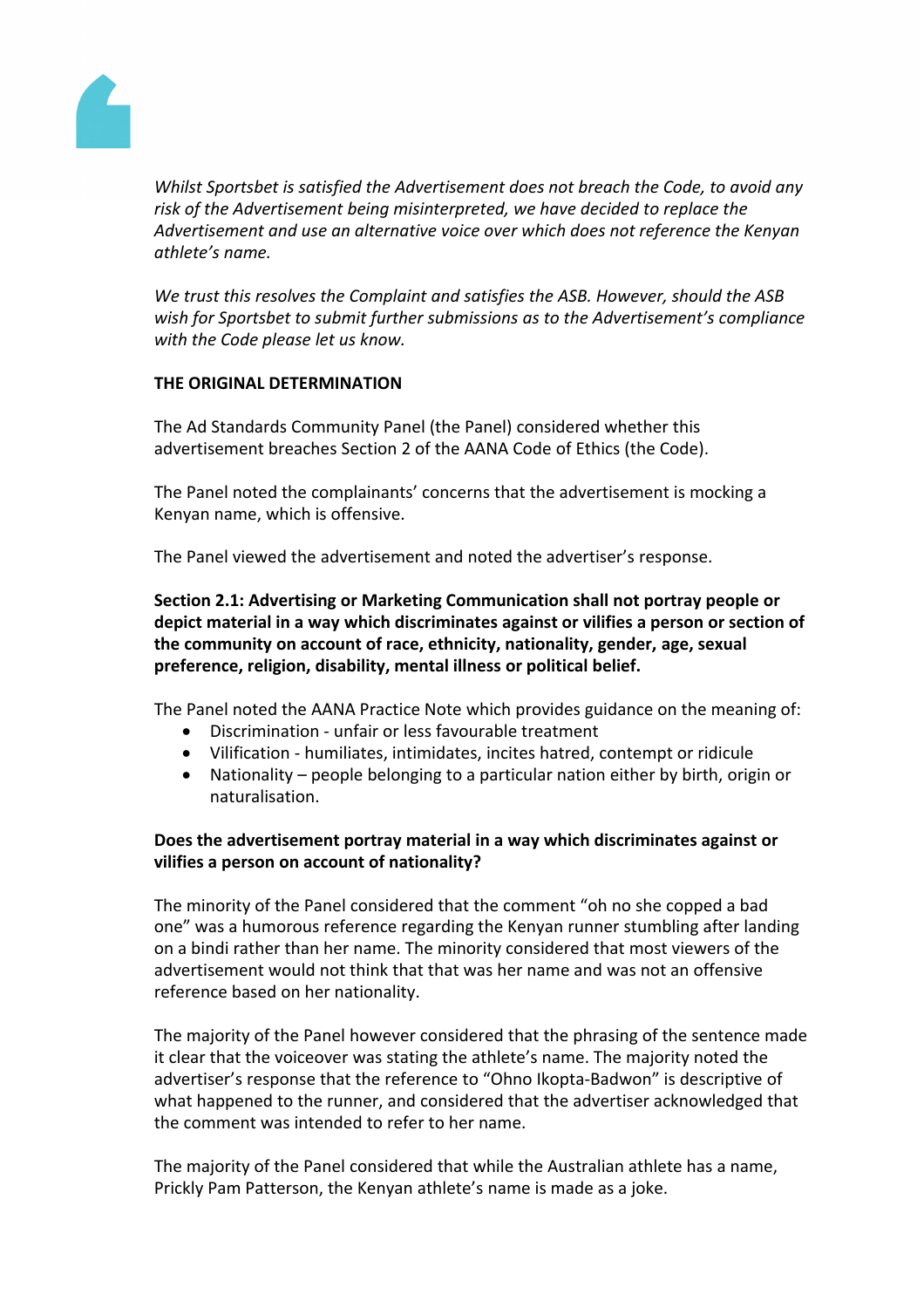

The majority of the Panel considered that the advertisement is mocking the pronunciation of some Kenyan names, and that this was vilifying of the woman by humiliating and inciting ridicule of her, and all Kenyans, based on their names.

## **Section 2.1 conclusion**

Finding that the advertisement did portray material in a way which discriminates against or vilifies a person or section of the community on account of nationality, the Panel determined that the advertisement did breach Section 2.1 of the Code.

## **Conclusion**

Finding that the advertisement did breach Section 2.1 of the Code the Panel upheld the complaints.

# **THE ADVERTISER'S RESPONSE TO ORIGINAL DETERMINATION**

Thank you for your letter dated 12 May 2021 regarding the Advertisement, and for the opportunity to provide an Advertiser's Statement in response to the Community Panel's determination.

As set out in our letter dated 21 April 2021, Sportsbet strenuously denies that the Advertisement contravenes any section of the AANA Code of Ethics (Code). Nevertheless, as Sportsbet foreshadowed in that letter, Sportsbet has already (without any admission) modified the Advertisement by using an alternative voice over which does not reference the Kenyan athlete's name.

We look forward to receiving further correspondence from your office providing Sportsbet with the option to request an independent review of the Community Panel's determination. Sportsbet takes its obligations under the Code very seriously, and is deeply concerned by the Community Panel's determination. Accordingly, Sportsbet intends to request that an independent review of the Community Panel's determination be conducted.

## **INDEPENDENT REVIEWER'S RECOMMENDATION**

## **REQUEST FOR INDEPENDENT REVIEW**

*We refer to our previous correspondence regarding the Advertisement.*

*As set out in our letters dated 18 and 24 May 2021, Sportsbet takes its obligations under the AANA Code of Ethics (Code) very seriously. Notwithstanding our commitment to compliance with the Code, Sportsbet is deeply concerned by the Panel's determinations dated 28 April and 12 May 2021 regarding the Advertisement (Determinations).*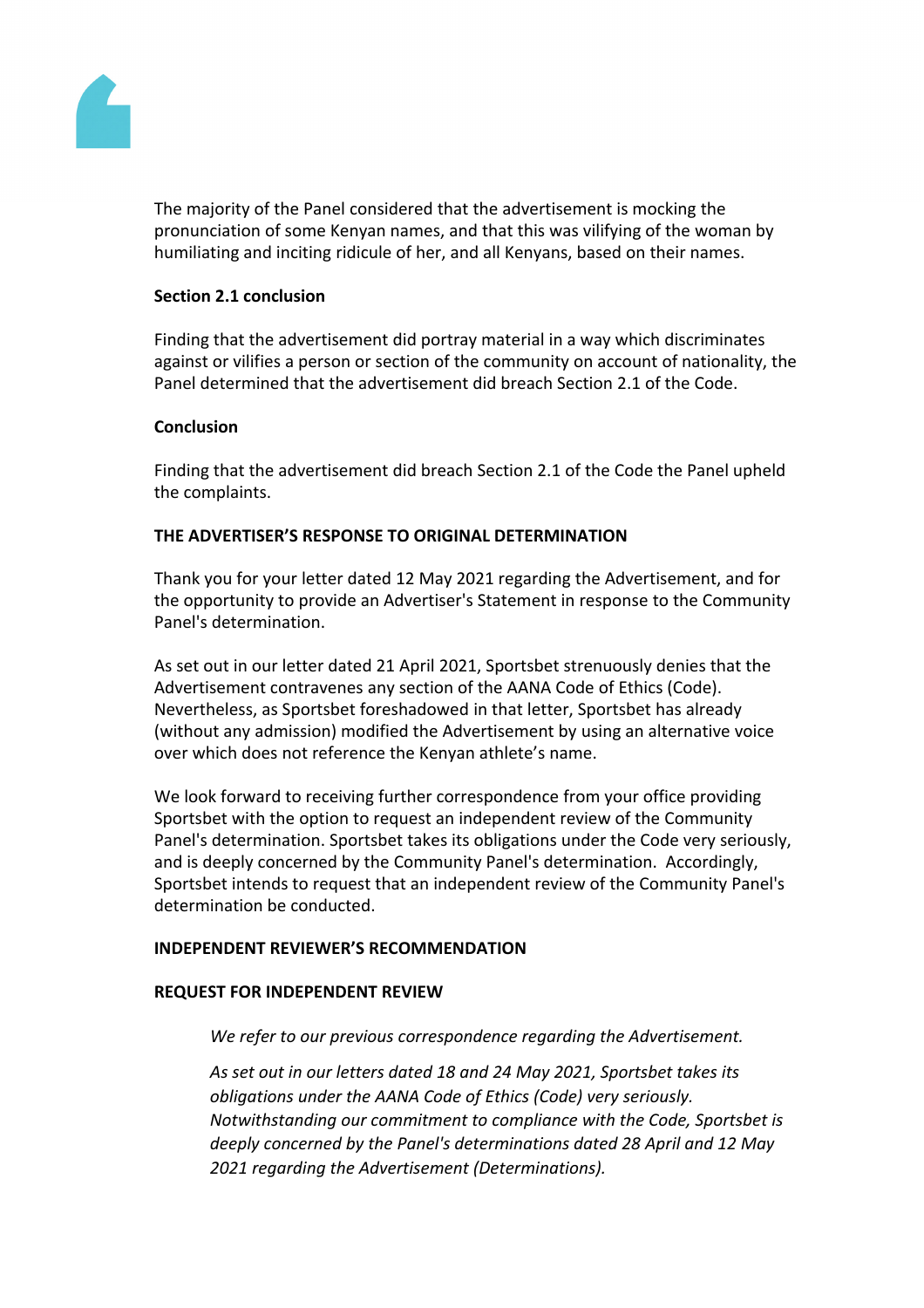

*Sportsbet respectfully requests that the Independent Reviewer conduct a review of the Determinations and to this end considers:*

- *there is an overwhelming (and most certainly a prima facie) case for review, such that Sportsbet's request should be accepted by the Independent Reviewer; and*
- *after conducting appropriate investigations, that the Independent Reviewer should recommend that the Panel review the Determinations and dismiss the original complaints regarding the Advertisement.*

# *The relevant prohibition and the Determinations*

*Section 2.1 of the Code prohibits the discrimination or vilification of any individual or group of people on the basis of certain defined attributes, one of which is nationality.* 

*The AANA's Practice Note in respect of the Code (Practice Note) relevantly provides that:*

- *"nationality" means "people belonging to a particular nation either by birth, origin or naturalisation";*
- *"discrimination" means "unfair or less favourable treatment"; and*
- *"vilification" means something which "humiliates, intimidates, incites hatred, contempt or ridicule".*

*In the Determinations, the Panel concluded that the Advertisement breached the Code because it "is mocking the pronunciation of some Kenyan names, and that this was vilifying of the woman by humiliating and inciting ridicule of her, and all Kenyans, based on their names". With respect, Sportsbet submits that this conclusion was plainly wrong.*

## *The Advertisement is an irreverent exercise in absurdist humour*

*The Advertisement portrays an obviously fictional athletics event, being a walking race on grass track covered with prickles (colloquially known in Australia as "bindis") in which the competitors compete barefoot. The event is described as the "10KM BAREFOOT BINDI WALK". Participants of various nationalities compete in the event and each is shown to be struggling with that exercise. The irreverent, "tongue in cheek" nature of the Advertisement is made clear at the outset when the fictional Australian athlete is introduced as "Prickly Pam Paterson", being a humorous reference to the bindis on the grass track.*

*For an advertisement to be successful and attention grabbing, it must be attractive to viewers. In achieving this purpose, Sportsbet adopted a*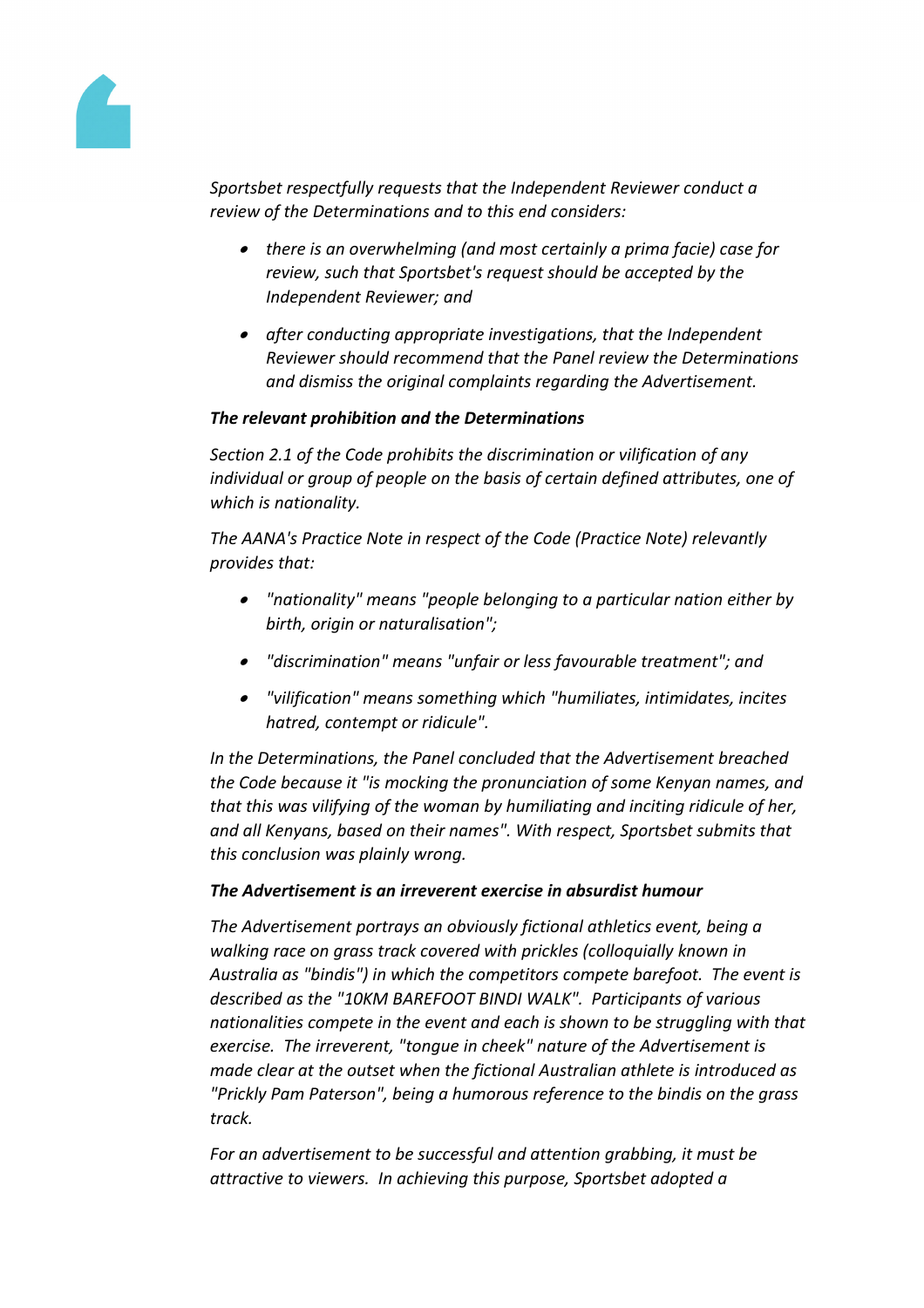

*competitive climax in which the fictional Australian athlete was racing to the finish line against another worthy opponent. Amongst the other athletes that were participating in the race, the Kenyan athlete was depicted as the Australian athlete's main competitor because Kenyans are well-known for their prowess in professional athletics, including long-distance walking events. Accordingly, Sportsbet featured a fictional Kenyan athlete in the Advertisement's climax on the basis of a positive stereotype commonly associated with Kenyans.*

*As regards the name given to the fictional Kenyan athlete, this is a play on words. It is conveyed to the viewer of the Advertisement at the time that she succumbs to a particularly bad bindi. When spoken in a heavy Australian accent, that name is pronounced "oh no I copped a bad one". This comedic technique is not uncommon. By way of example, it is used regularly by Shaun Micallef in his MAD AS HELL program on the ABC. The program broadcast on 26 May 2021, for instance, depicted a fictional character named "Vaguary Bellchamber" (screenshot below) who spoke in vague terms about the Labor party's political strategies.*

## *The Advertisement does not vilify the Kenyan athlete or Kenyans generally*

*The Advertisement's use of the "Ohno Ikopta Badwon" name for the fictional Kenyan athlete is obviously for comedic purposes. However, and contrary to the Determinations, the Advertisement does not do so in a way which vilifies the fictional Kenyan athlete, much less "all Kenyans". The comedy lies in the sound of the name when pronounced in a heavy Australian accent – not in the name itself – and the meaning which it connotes: namely, the fact that the athlete has just stepped on a particularly painful bindi in a race on grass track covered with bindis in which the competitors compete barefoot.*

*To the extent that the Advertisement is "mocking" anything, it is mocking the capacity of heavy Australian accents to mispronounce names of other nationalities. That certainly does not humiliate or incite ridicule of the fictional Kenyan athlete in the Advertisement, much less "all Kenyans". At most, it mocks those who speak with heavy Australian accents.*

*In this regard, the Practice Note makes clear that advertisements can humorously or satirically suggest stereotypical aspects of a group of people in society provided the overall impression of the advertisement does not convey a negative impression of people of that group on the basis of their nationality. The impression that the Advertisement creates of the fictional Kenyan athlete is not negative at all, and the Advertisement certainly does not convey a negative impression of "Kenyans generally". The depiction of the fictional Kenyan athlete (and Kenyans generally) is certainly no more negative than the*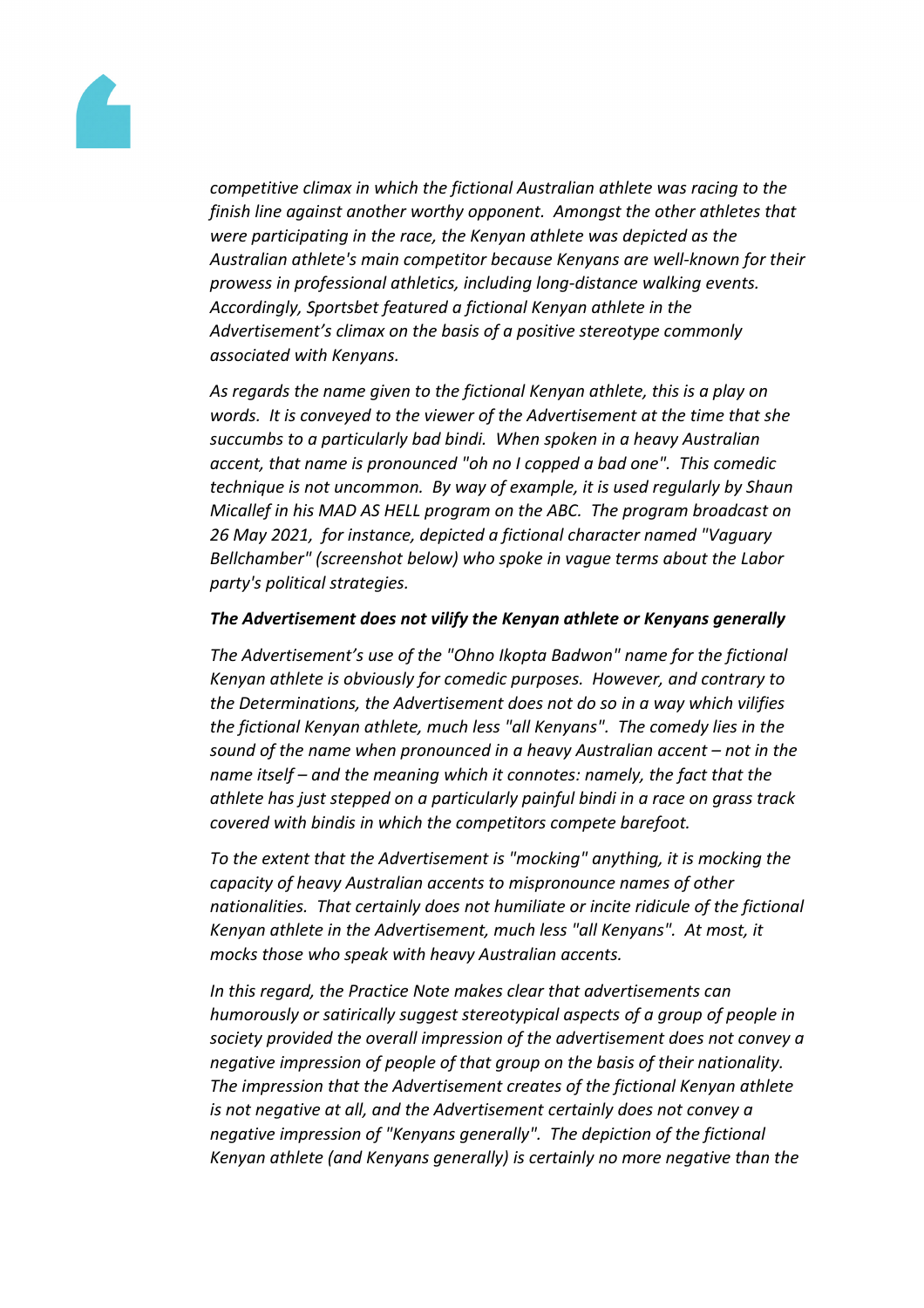

*depiction of Australians by reference to "Prickly Pam Paterson" given "prickly" is a term colloquially used to describe someone with disagreeable tendencies.*

*For these reasons, Sportsbet respectfully submits that there was a substantial flaw in the Determinations, which were clearly made in error.*

## *Relevant determinations concerning previous Sportsbet advertisements*

*Further support for the submissions set out above can be drawn from the following relevant determinations of the Panel regarding previous Sportsbet advertisements. Sportsbet submits that the Determinations are inconsistent with those previous determinations, and that the reasoning applied in those previous determinations should have been applied here.*

## *Bet Live case*

*Case Number 0112/16 concerned a Sportsbet advertisement featuring a voiceover artist comically attempting to pronounce real athletes' names that are particularly long and difficult to pronounce. The Panel dismissed the complaint. In doing so, the Panel observed (rightly) that:*

- *although "some people may have struggled to pronounce the names of international sports men and women [that] is not a negative depiction of other nationalities but rather an acknowledgement that some people may struggle to pronounce names not common in their home country";*
- *"the advertisement does not make any comment about the names or origins of the players, or about countries other than Australia, and considered that overall the advertisement does not present other nationalities in a negative light and does not depict, encourage or condone intolerance towards people from other countries"; and*
- *"identifying that some names are hard to pronounce is not a promotion of intolerance but rather an acknowledgement of a fact".*

*With respect, the Panel should have applied similar reasoning to dismiss the complaints relating to this Advertisement.* 

## *Chinese swimmer case*

*Case Number 0314/17 concerned a Sportsbet advertisement featuring a competitive Chinese swimmer called Mee Chee Ting (pronounced "me cheating") speaking Mandarin whilst a male voiceover with an Australian accent translates. The complainants were concerned (among other things) that by using a fake name, the advertisement was "not mocking a particular individual, but making a generic mockery of any female swimmer who is Chinese".*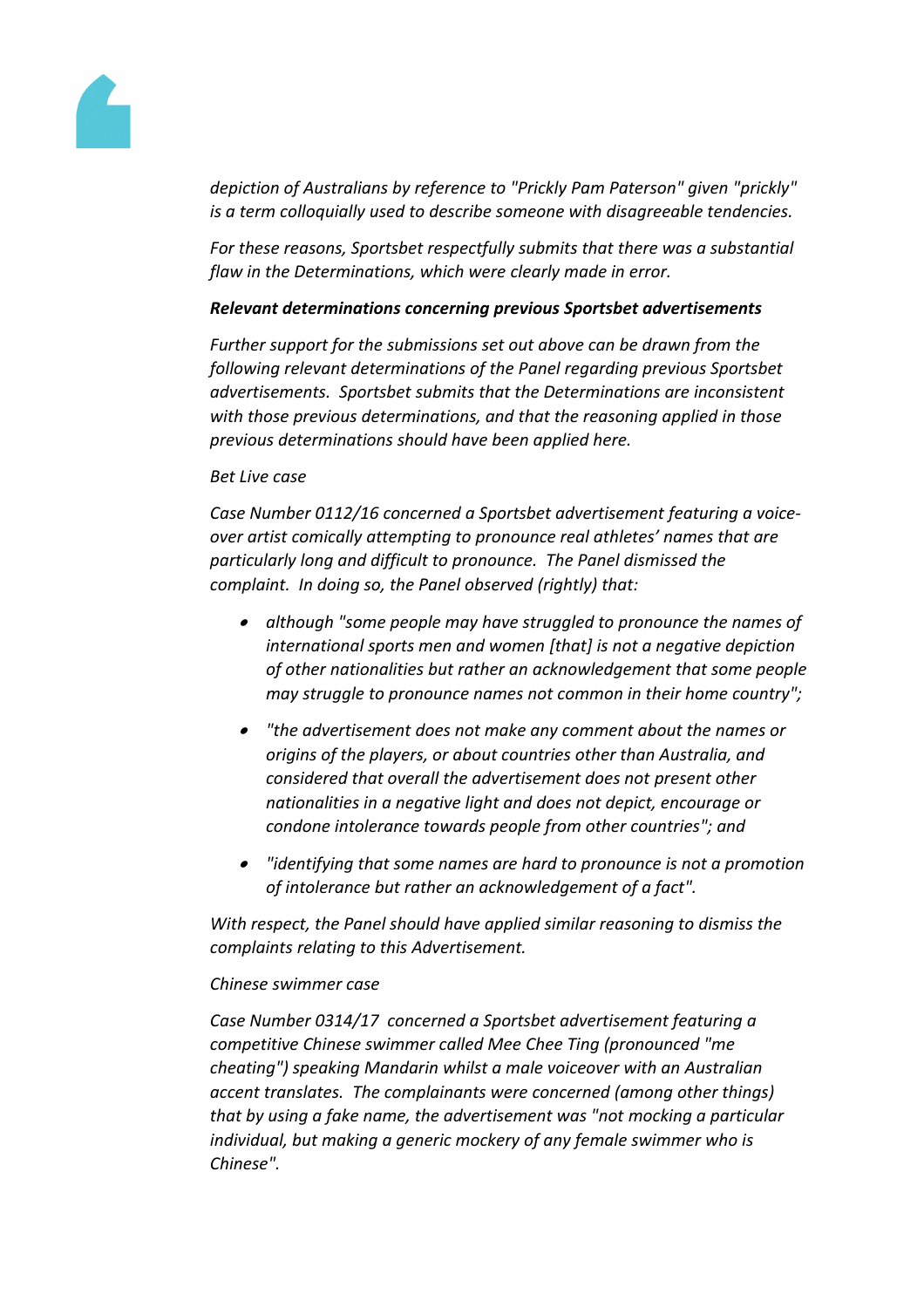

*However, in dismissing the complaint, the Panel noted that "imitating an accent is not of itself discriminatory". The Panel also considered (rightly) the overall irreverent tone of the advertisement. In that regard, the Advertisement is obviously an exercise in absurdist humour and cannot be divorced from its context. Even so, this is not a case (such as Case Number 0546/16 which referred to a man speaking with an Asian accent as "Mr Ping Pong") where the relevant name is an offensive name that can be used to refer to people of the relevant nationality or ethnicity. In that case, the Panel noted that "Ping Pong" is not an Asian name and is a disrespectful term that can be used to refer to a person of Asian descent. The Panel relied upon the Racial Slur Database to find that this fake name was inappropriate, because table tennis is well known to be the favourite sport of Chinese people. The present case is completely different. The fictional Kenyan athlete's name in the Advertisement is not (nor could it be) used to refer to Kenyan people in general. That name contains no racial overtones. It is not a double entendre, with a secondary/underlying meaning containing a negative reference to the fictional Kenyan athlete or Kenyans generally. The name used in the Advertisement is quite obviously a direct, humorous reference to the cause of the fictional Kenyan athlete's fall and is certainly not used in any derogatory sense.*

#### *Soap-dodger case*

*In Case Number 0189/20, a complaint was made against a Sportsbet advertisement featuring a commentator calling a fictional platform diver a "soap-dodger" as he jumps off a diving platform into a pool. The Panel found that whilst the term "soap-dodger" is a negative stereotypical representation of British people, the advertisement was intended to be light-hearted and humorous and drew upon the sentimental and friendly sporting rivalry between Australia and England. Accordingly, the complaint was dismissed because the Panel noted that "advertisements regularly draw upon cultural norms and sentiment to promote a product and service and that in this instance, the advertisement was not likely to be offensive to most members of the Australian community".*

*That conclusion was reached despite the Panel's conclusion that "soap-dodger" can be a negative stereotypical representation of British people. Concluding that the Advertisement breached Section 2.1 of the Code is even less appropriate in the present case because the Panel has not concluded (nor could it have) that "Ohno Ikopta Badwon" carries any negative connotation of the fictional Kenyan athlete or Kenyans generally.* 

#### *Towel flick case*

*In Case Number 0188/20, the Sportsbet advertisement in question featured a fictional Chinese athlete named "CH Ting" competition in a towel flick*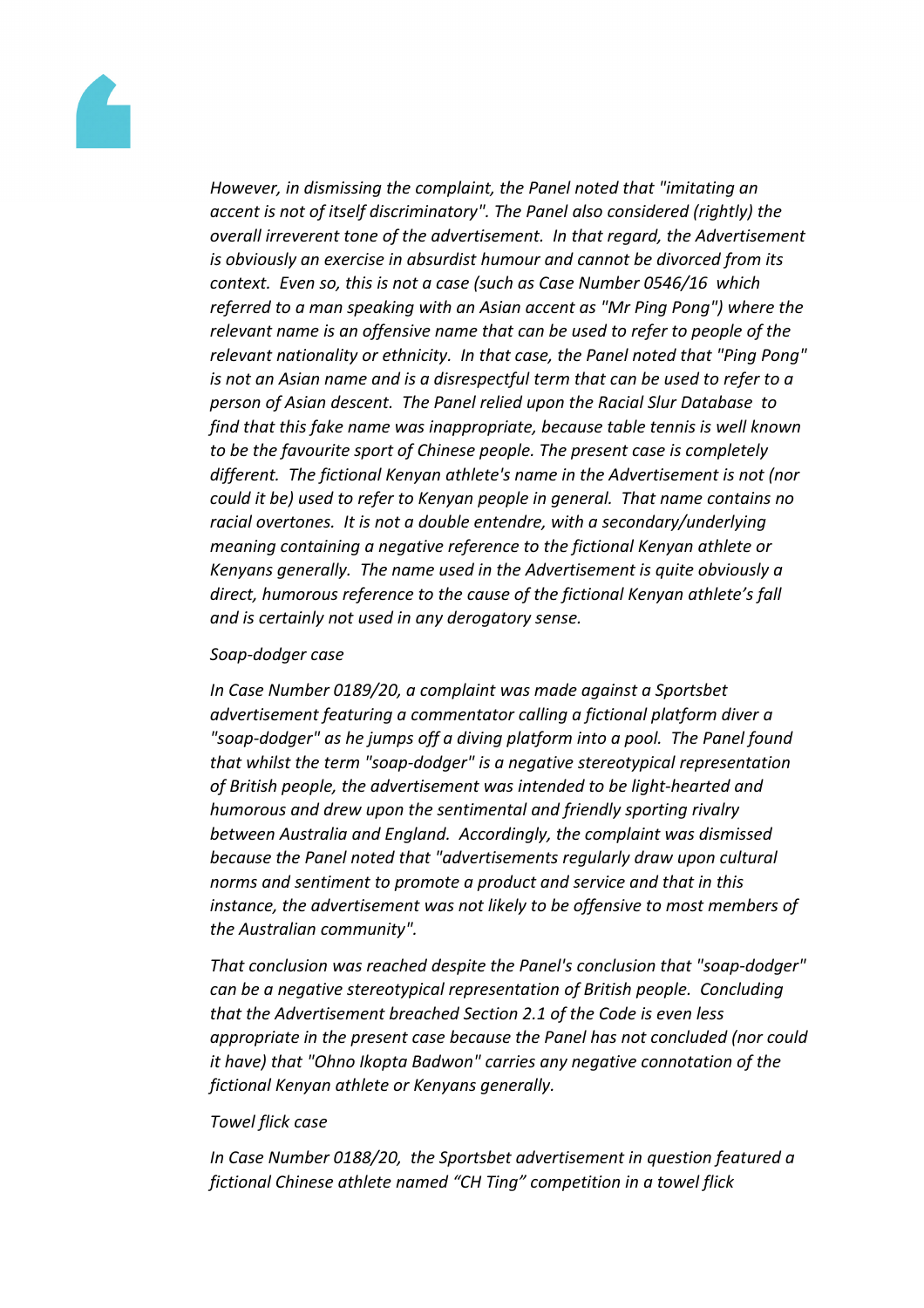

*competition. The complaint was that this text-only reference to the athlete's name was racially vilifying to Chinese people. The Panel dismissed the complaint made under section 2.1 of the Code. While the Chinese athlete's name could be read as "cheating", the Panel observed that there was no reference in the advertisement to the athlete acting unfairly or in a way which was unsporting. Further, the Panel considered that the preference shown to the Australian competitor by the voice over was indicative of the preference generally shown to Australian competitors by Australian commentators in television/radio coverage of sporting events and "was not an indication that the man was being treated unfairly because of his race".* 

*In this regard, it appears that the Determinations may have been influenced by the Australian commentator's preference for the fictional Australian athlete to win the race, even if that is at the expense of the fictional Kenyan athlete stepping on a particularly painful bindi. However, to conclude (as the Panel has) that the Advertisement involves vilification of the fictional Kenyan character or Kenyans generally is plainly wrong.* 

*That is because:*

- *the Advertisement is clearly an exercise in absurdist humour; and*
- *the Advertisement contains no negative reference to or of the fictional Kenyan athlete or Kenyans generally, whether in relation to the fictional Kenyan athlete's name or otherwise.*

# **INDEPENDENT REVIEWER'S RECOMMENDATION**

## *Independent Review Decision*

*I recommend that the Community Panel review its determinations in both matters.* 

## *Complaints*

*This review relates to two matching complaints about the same television advertisement that appeared on free-to-air TV (Case 0090-21) and pay TV (Case 0115-21). Both Panels upheld the complaint, though by a majority Panel decision in the first case (on 28 April 2012). The second Panel decision on 12 May 2021 endorsed the reasoning of the majority in the earlier Panel ruling. (For convenience the following discussion refers principally to the first Panel decision.)*

*The advertisement that was complained about was a Sportsbet television advertisement that was described as follows in the Case Report:*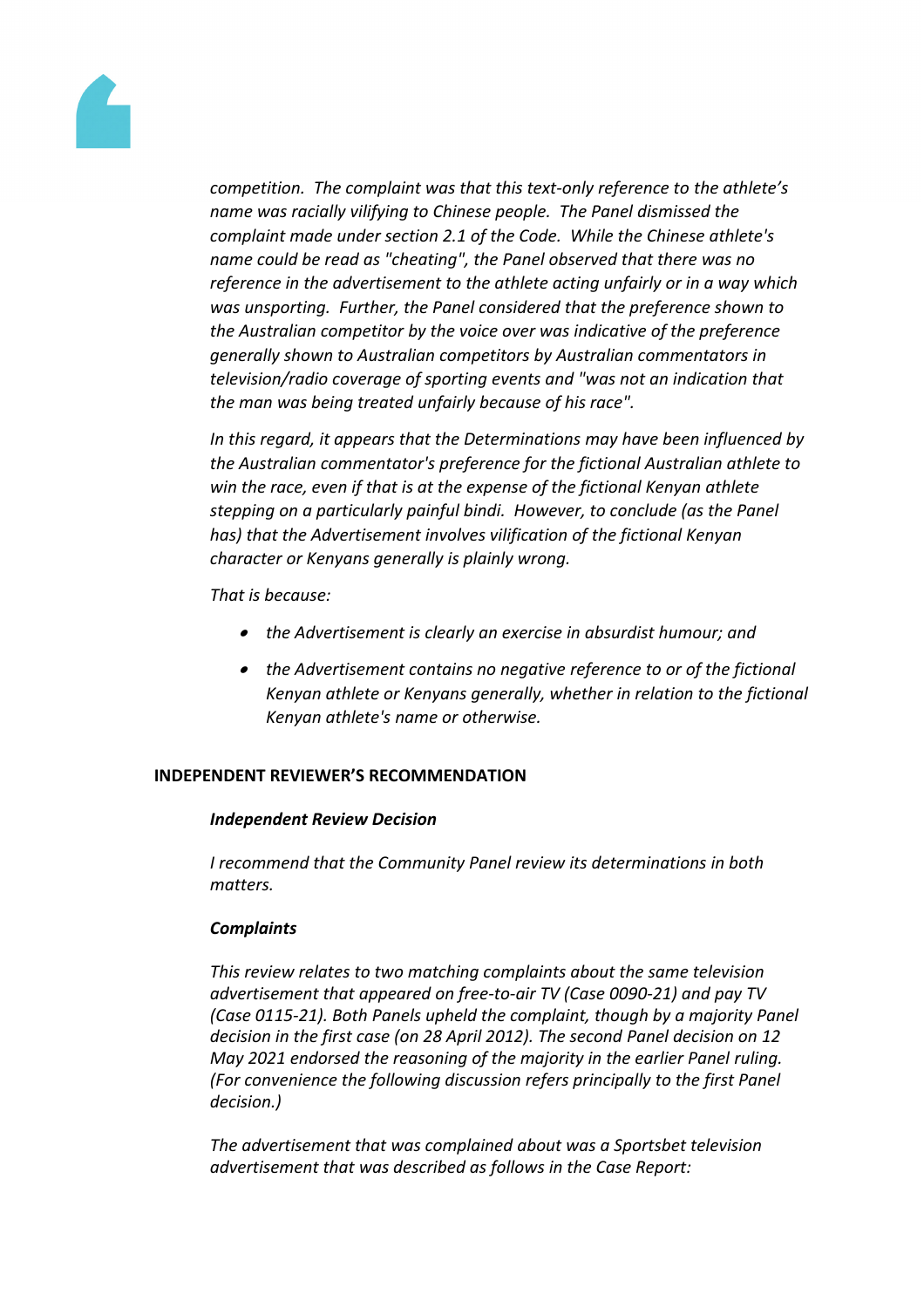

*This … advertisement features several people competing in a race in which they walk 10km over grass that contains bindis. The advertisement contains a voiceover which at one point when a Kenyan athlete appears on screen states "and when Kenya's 'oh no I copped a bad one' fell at the pointy end, not even officials could steal victory from the Aussie".*

*The 'Aussie' athlete featured in the advertisement who won the gold medal was named 'Prickly Pam Paterson'. A paraphrase of the Kenyan athlete's name used in correspondence in this case is 'Ohno Ikopta-Badwon'.*

*The complaints were treated as an alleged breach of Section 2.1 of the AANA Code of Ethics:*

*2.1 Advertising shall not portray people or depict material in a way which discriminates against or vilifies a person or section of the community on account of race, ethnicity, nationality, gender, age, sexual orientation, religion, disability, mental illness or political belief.*

*The following complaints were made about the advertisement:*

*'… we should be beyond making fun of names from other nationalities'*

*'I found the ad offensive … because of the mocking name given to a Kenyan runner. This mocks the culture and language and is done for comedic effect. I feel this is inappropriate …'*

*'There was a racist remark [that] I found … racist and offensive'*

*Sportsbet advised in its initial response to the complaint that, while of the view that no Code breach had occurred, Sportsbet had altered the advertisement to use an alternative voice-over that did not reference the Kenyan athlete's name. A ruling on the complaint was nevertheless made by the two Community Panels, and Sportsbet has sought independent review of those rulings.*

#### *Community Panel decision*

*The first Panel considered whether the advertisement discriminated against or vilified a person on account of nationality. The Panel noted the definition of those three terms in the AANA Practice Note:*

*Discrimination – unfair or less favourable treatment*

*Vilification – humiliates, intimidates, incites hatred, contempt or ridicule*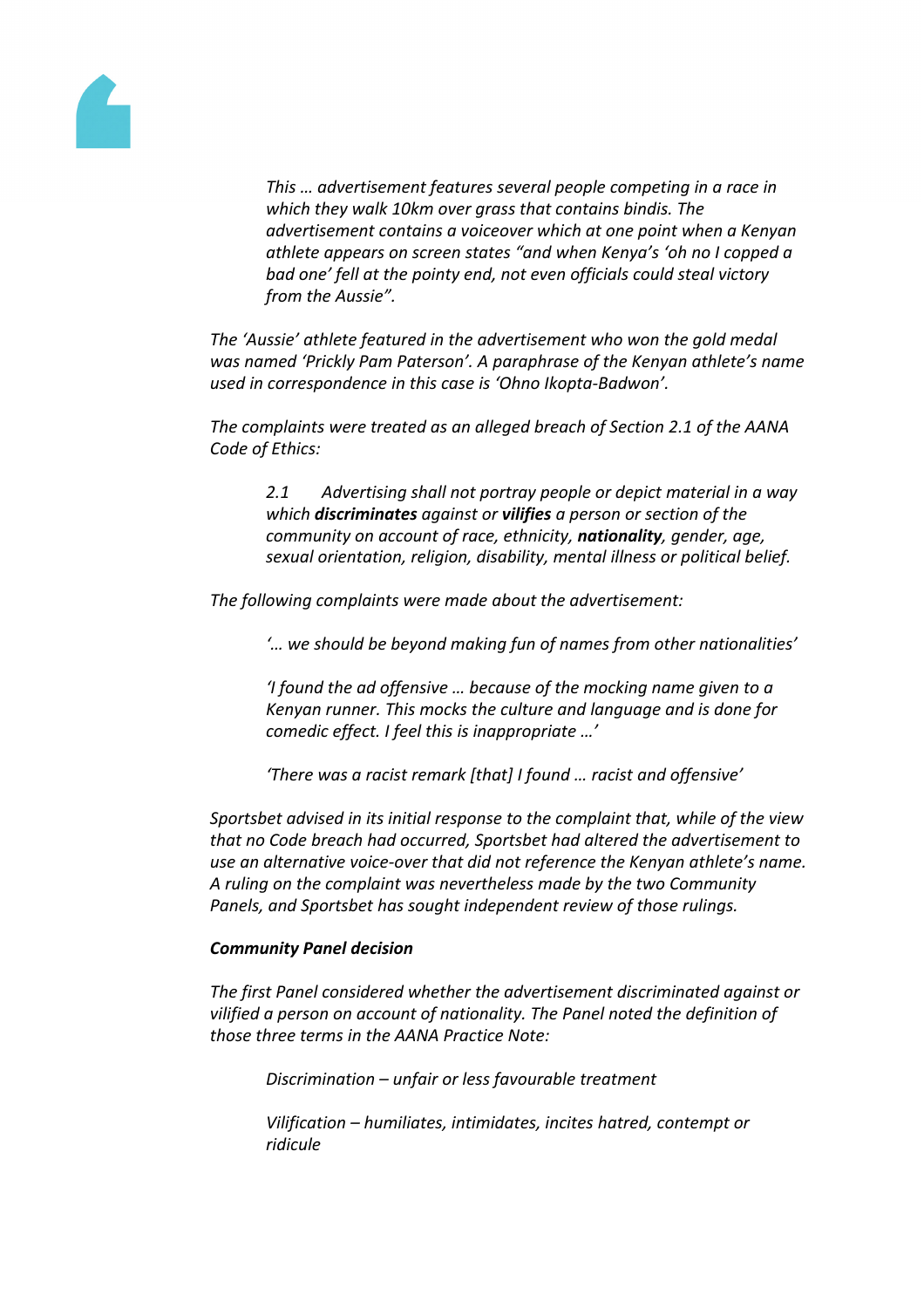

*Nationality – people belonging to a particular nation either by birth, origin or naturalisation*

*The majority of the Panel concluded as follows:*

*[T]he advertisement is mocking the pronunciation of some Kenyan names, and … this was vilifying of the woman by humiliating and inciting ridicule of her, and all Kenyans, based on their names.*

*The minority of the Panel considered that the advertisement made a humorous reference to the Kenyan runner stumbling, and that most viewers would not think that was her name or that it was an offensive reference based on her nationality.*

## *The advertiser's response*

*Sportsbet addressed the complaint allegations briefly in an initial response to the complaint, and more extensively in the request for independent review. Sportsbet sought review of the Panel decisions on the basis of a substantial flaw in the Panel determination. Sportsbet made the following points:*

- *Sportsbet takes a zero-tolerance approach to discrimination and/or vilification of any kind, including on account of race, ethnicity or nationality.*
- *The advertisement features a fictitious Olympic sporting event, described as the '10km barefoot bindi walk'. Participants of various nationalities are struggling in the event. To be attention grabbing, the advertisement features a competitive climax in which two athletes are featured. One is the Australian, Prickly Pam Paterson, and the other is the Kenyan athlete. A Kenyan athlete was pictured because of their well-known prowess in professional athletic events. This was a positive stereotype commonly associated with Kenyans.*
- *The advertisement was a light-hearted, comedic, 'tongue-in-cheek' portrayal of the event. It was an irreverent exercise in absurdist humour. The fictional Kenyan athlete's name was a play on words and did not convey any secondary or derogatory meaning. The chosen name was linked to the nature of the event.*
- *Nothing in the advertisement discriminated or vilified on the basis of race, ethnicity or nationality, and there was no element of inequity, bigotry, intolerance, contempt or inciting hatred. The advertisement did not vilify either the athlete or all Kenyans. Nor did it humiliate or incite ridicule of the*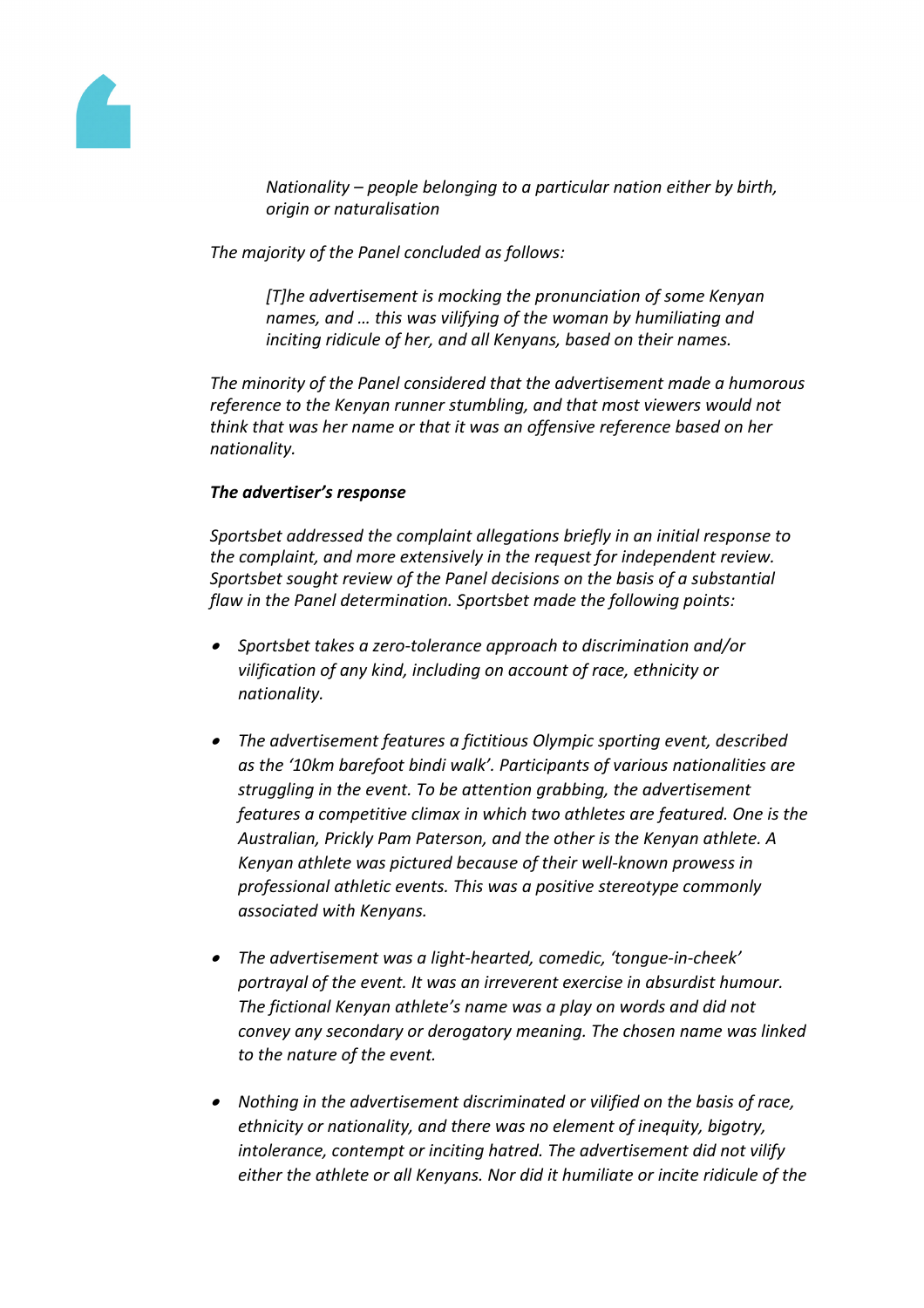

*fictional Kenyan athlete. The depiction of the Kenyan athlete was no more negative than the depiction of an Australian athlete as 'Prickly' Pam. At most, the advertisement mocked the mispronunciation and heavy accent of the Australian commentator.*

- *The comedic technique used in the advertisement is not uncommon. An example given by Sportsbet was a Shaun Micallef 'Mad as Hell' segment in May 2021 that featured a 'Labor Apparatchik' named 'Vaguary Bellchamber'.*
- *The advertisement was consistent with guidance in the AANA Practice Note: 'Advertisements can humorously or satirically suggest stereotypical aspects of a group of people in society provided the overall impression of the advertisement does not convey a negative impression of people of that group on the basis of [their nationality].'*
- *The Panel determination is inconsistent with previous Panel determinations (that are discussed below).*

# *The complainant's response*

*One of the complainants responded to the invitation to comment on Sportsbet's application for independent review. The following points were made:*

- *The Kenyan walker was the only athlete in the advertisement identified by race, ethnicity or nationality. This was done to incite ridicule. The other named character, Prickly Pam Paterson, uses a name (Pam Paterson) that is not uncommon or unusual in Australia; and 'Prickly' is a fairly neutral description that is relevant to the subject matter of bindis.*
- *The example given by Sportsbet – Vaguary Bellchambers – does not rely on race, ethnicity or nationality for humour.*
- *The revised version of the advertisement that does not name the Kenyan walker achieves the advertiser's stated aim of being attention grabbing. The advertisement is not diminished by removing the Kenyan walker's name.*
- *The advertisement cannot be characterised as mocking the Australian commentator's accent, as a fictitious Kenyan name was created for this purpose. On this point, the case is distinguishable from Case 0112/16.*

## *Relevant Panel determination*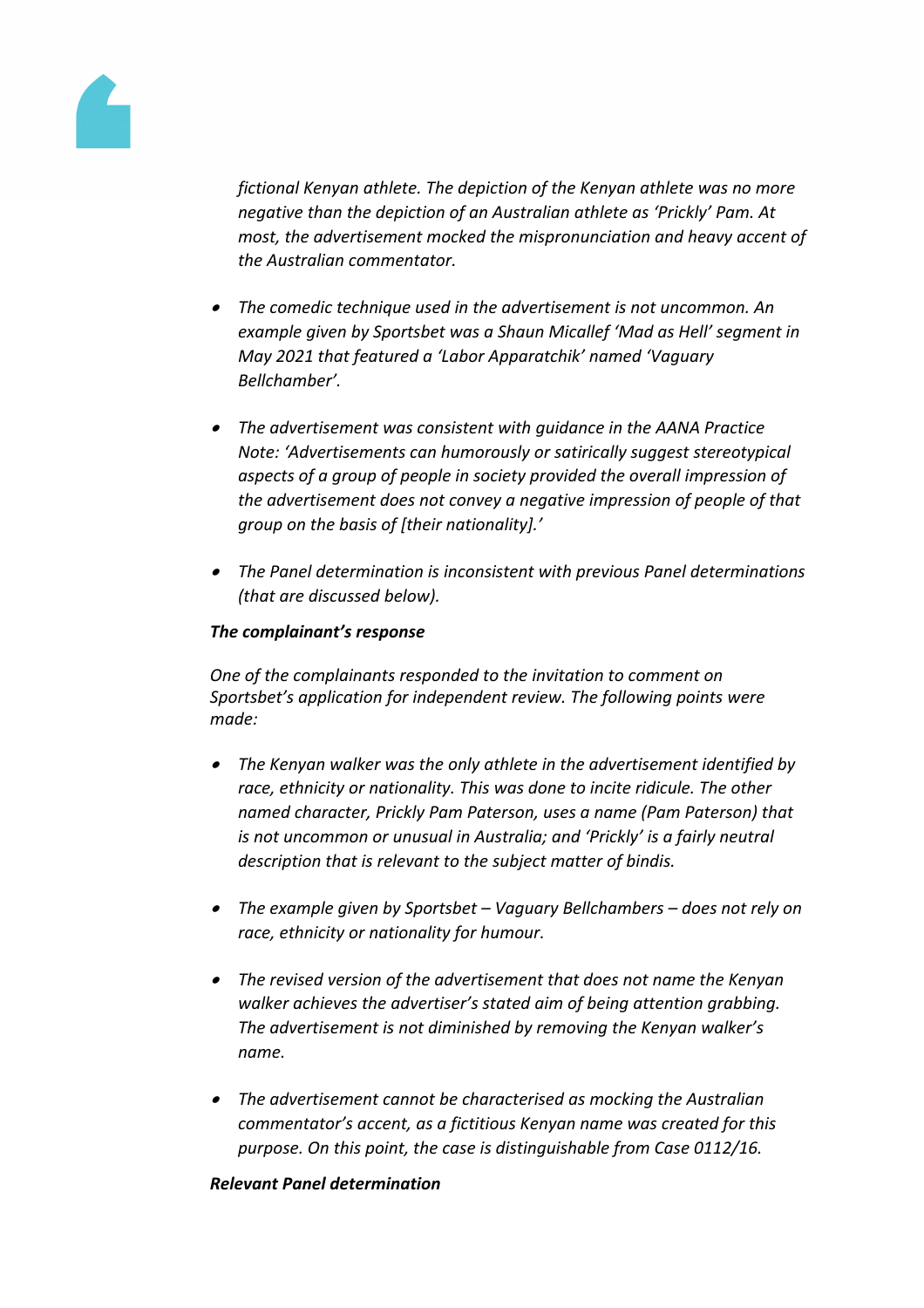

*Sportsbet submitted that the Panel determination is inconsistent with four earlier determinations in which Sportsbet was the advertiser. The allegations of racial vilification were dismissed in all cases. A fifth case regarding a different advertiser is also noted below (Case 0546/16).*

 *Case 0112/16: A radio advertisement comically featured an announcer mispronouncing long and difficult names that, by implication, were names of international sports men and women. The advertisement advised that a new Sportsbet product enabled a person to place a bet without having to speak to an operator.*

*In dismissing the complaint, the Advertising Standards Board observed that struggling to pronounce a name is not of itself racist; the focus of the advertisement was the announcer's pronunciation difficulties; it is not a negative description of another nationality to observe that names can be difficult to pronounce; and to do so does not encourage or condone intolerance.*

 *Case 0314/17: An internet advertisement featured an athletic Chinese female swimmer named as 'Mee Chi Ting' (to be understood as Me Cheating). The advertisement implied that the swimmer had taken performance enhancing drugs and that her spoken words (translated by a dismissive commentator) could not be accepted.*

*A majority of the Board, in dismissing the complaint, observed that the advertisement had an overall irreverent tone; it was intended to be understood as a reference to an historical event in which some Chinese swimmers had tested positive for banned steroid use; the advertisement was not suggesting that all Chinese swimmers take illegal substances; nor was it a negative stereotypical description of female Chinese swimmers.*

 *Case 0189-20: A TV advertisement featured a man in swimming attire that portrayed him as British, being described by the commentator as a 'soap dodger' as the man dived into a pool.*

*The Ad Standards Panel accepted that the term 'soap dodger' is a negative stereotypical representation of people of British origin. However, the Panel dismissed the complaint on the following basis: the advertisement was intended to be light-hearted and humorous and drew upon sentimental and friendly rivalry and banter between Australia and Britain; the term was not used in a way that was meant to be hostile or vilifying or would be regarded as offensive by most people; and advertisements regularly draw upon cultural norms and sentiment to promote a product.*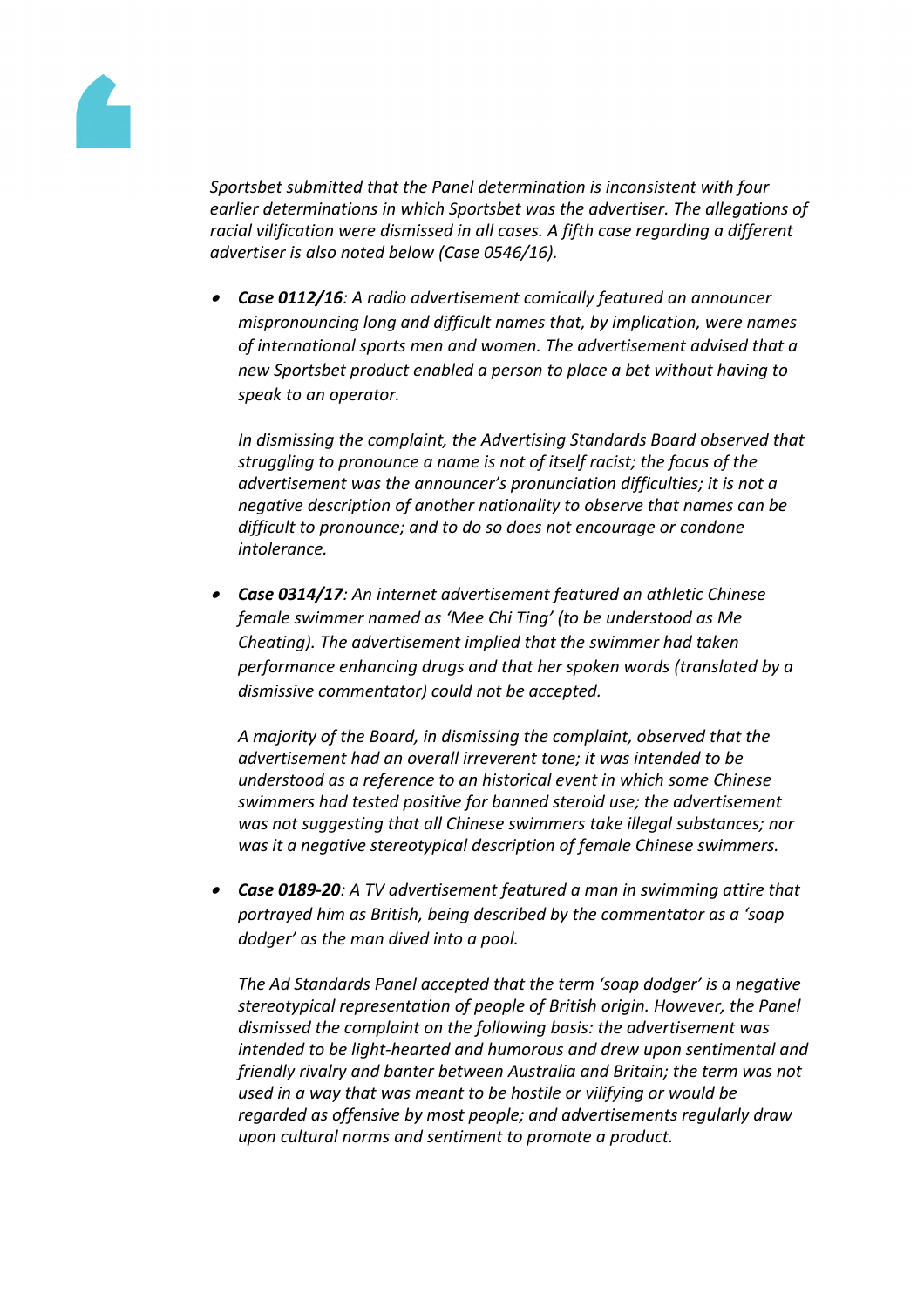

 *Case 0118-20: A TV advertisement featured an Olympic-style towel-flicking (or fencing) match between an Australian competitor (named V Rees) and a Chinese competitor (named C H Ting). The Australian won the event.*

*The Panel accepted that the Chinese man's name could be read as 'cheating'. However, the Panel dismissed the complaint on the following basis: most viewers would not read the man's name as 'cheating' in the overall context of the advertisement; there was no suggestion the Chinese man was acting unfairly or was being racially vilified; the commentator's preference for the Australian competitor was not unusual or racial in preference; and the Panel's decision was in line with the earlier majority Panel determination in the Mee Chi Ting case. (The complaint was upheld on another ground of being discriminatory on the ground of gender by reason of a different aspect of the advertisement.)*

 *Case 0546/16: A TV radio advertisement relayed a telephone conversation between a man with an Asian accent named Mr Ping Pong and a concreting firm (the advertiser).*

*A majority of the Board determined that the advertisement breached Section 2.1 of the Code by inciting ridicule of Asian people, mocking their command of English grammar, and making fun of differences between Western and Asian culture in a way that was humiliating for people of Asian descent. This ruling was based on several features of the advertisement, including the use of a fictitious and offensive name (Ping Pong), the background behaviour of the caller's mother, and comments by the concreter.*

## *Analysis of the application for review*

*The issue to be addressed in this matter is whether there was a substantial flaw in the finding of the Community Panels that the advertisement breached Section 2.1 of the AANA Code by vilifying people of Kenyan nationality,*

*It has not been suggested by the advertiser that there is new and relevant evidence that was not considered by the Community Panels.*

*The scope of this review can also be narrowed by noting that the Panel decision, though it referred to the embargo against discrimination in Section 2.1, was not based on that element of the Code. Nor was there any reference in the Case Reports to the related terms of race and ethnicity.*

*The element of national identification (or nationality) is also not in dispute. The advertisement refers to the athlete as being Kenyan. The advertiser accepts that the name given to the athlete, though fictitious, could be construed as a generic Kenyan name.*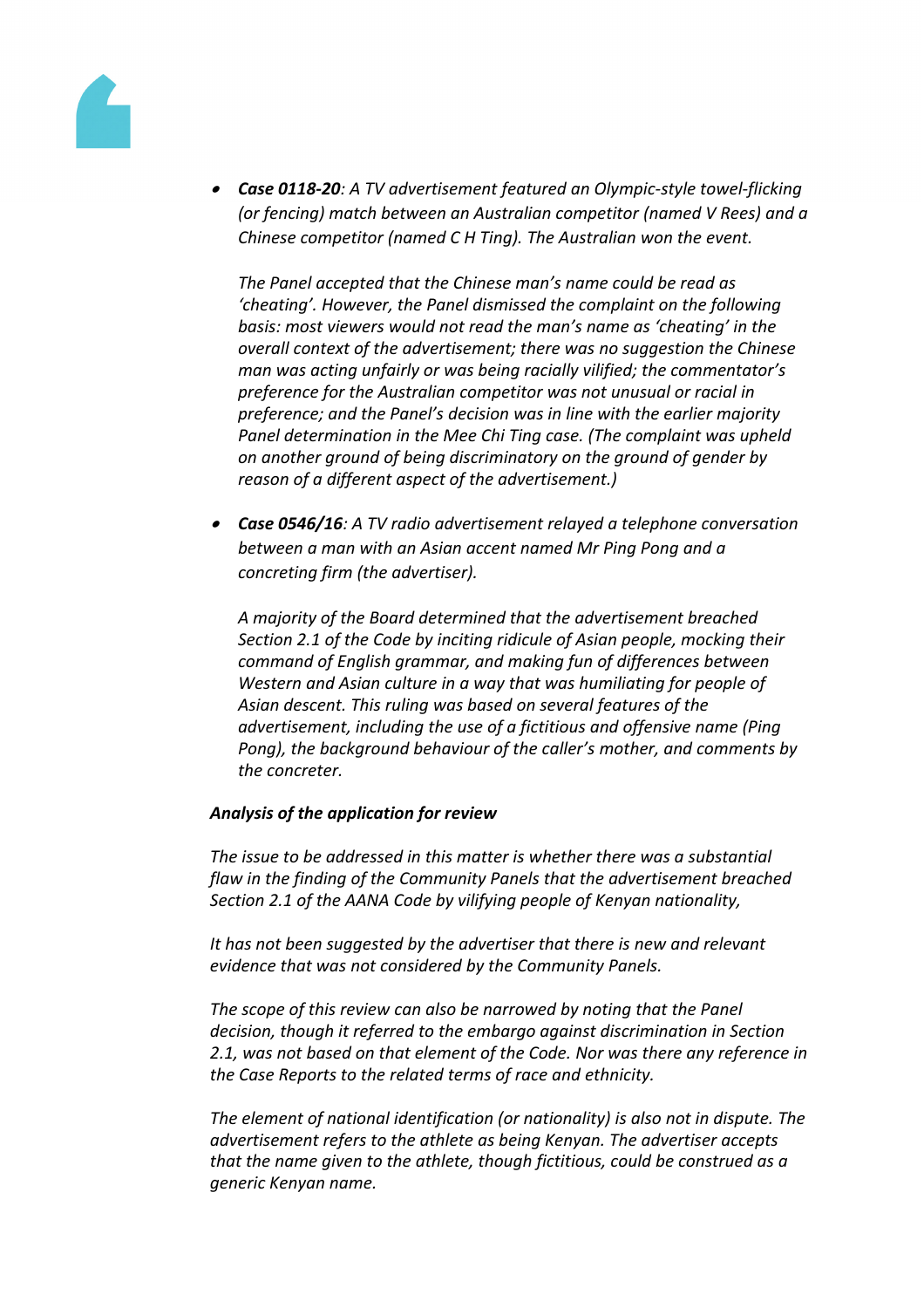

*The key issues, accordingly, are:*

- *whether the advertisement could reasonably be construed as vilifying the Kenyan runner and Kenyans generally, and if not*
- *whether there was a substantial flaw in the Panel's determination that the advertisement was racially vilifying.*

## *Vilification*

*The Panel decision notes the definition of 'vilification' in the Practice Note – 'humiliates, intimidates, incites hatred, contempt or ridicule'.*

*The action that is classified by the Panel as 'vilification' is 'mocking the pronunciation of some Kenyan names'. The Panel comments that this 'was vilifying of the woman by humiliating and inciting ridicule of her, and all Kenyans, based on their names'.*

*That is a strong and, perhaps, surprising inference. The term vilification ordinarily refers to actions more injurious than mocking a person's name, particularly in the context of a parody sketch.*

*Dictionary definitions of vilifying commonly use terms such as 'abusively disparaging' or 'slanderous and abusive criticism'. The AANA Practice Note aligns with that common usage by referring to actions that humiliate, intimidate, or incite hatred, contempt or ridicule.*

*Those detrimental qualities are not immediately apparent in the advertisement. The only words or images in the advertisement that are referable to Kenyans is the runner's fictitious and unusual name. This reference is clearly intended to be humorous by describing the difficulty the runner is facing. There is no other element of the advertisement that could reasonably be construed as inciting hatred, contempt or ridicule of the runner or Kenyans generally. As Sportsbet submitted, the fictional Kenyan athlete's name was a play on words and did not convey any secondary or derogatory meaning.*

*Humour that springs from nationality stereotypes will inevitably evoke a mixed response. All humour of that kind is likely to be unwelcome and displeasing to some people. On the other hand, it is accepted by many others. The AANA Code of Ethics takes the middle path by advising that the humour must not rise to the point of vilifying people on the basis of nationality, race or ethnicity.*

*This is spelt out in the AANA Practice Note which contains a section headed 'Humour'. It advises that an advertisement 'can humorously or satirically suggest stereotypical aspects of a group of people provided the overall impression of the advertisement does not convey a negative impression of people of that group'.*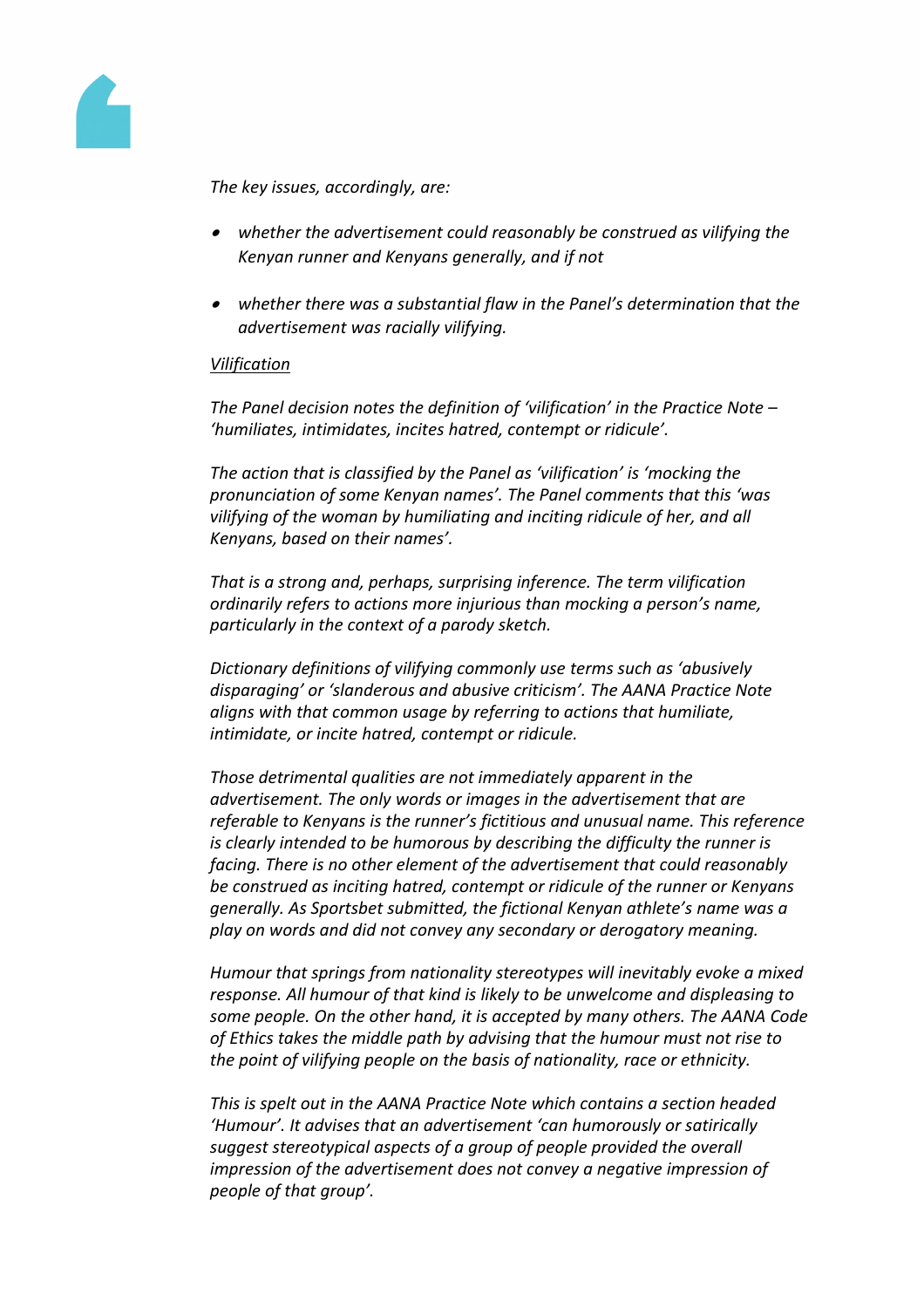

*On one view, that is all the advertisement did – it satirically implied that Kenyan names can be different and open to parody in the way they are pronounced. That does not necessarily equate to ridiculing or creating a negative impression of all Kenyans.*

*The majority of the Panel have taken the different view that the advertisement, in mocking the pronunciation of Kenyan names, is ridiculing and vilifying all Kenyans. That view, without further explanation, does not align easily with the guidance in the Practice Note that stereotypical satire is acceptable if it falls short of implying an overall negative impression of a group of people.*

*The previous Board and Panel decisions referred to above appear to take a more robust and accepting stance in the use of humour and satire in referring to people of other nationalities in advertisements. For example, those decisions accepted that advertisements could include difficulty in name pronunciation, the use of fictitious names that are referable to other nationalities, common stereotyping, and support for Australian victory in international sporting events. An important thread in the earlier determinations was that this was done in a way that was designed to be humorous, even though it was possible that the humour would not appeal to all viewers.*

## *Substantial flaw*

*Humour has a different appeal from one person to the next. It is not necessarily a substantial flaw in reasoning for one group of people to reject the use of humour that others accept.*

*For present purposes, the issue to be resolved is whether the determinations of the Community Panels should be reconsidered as a result of a clear shortcoming or flaw in the reasoning used to support their determinations. In my view, two shortcomings in the Community Panel determinations are:*

- *The Panels applied the concept of vilification in a way that was not spelt out, and that was seemingly at odds with commonly accepted understanding of vilification as defined in the AANA Code of Ethics, and*
- *The Panel determinations are apparently inconsistent with earlier Board and Panel determinations, and this inconsistency is not acknowledged or explained.*

#### *Recommendation*

*I recommend that the Community Panel review its determinations in both cases that the advertisement was in breach of Section 2.1 of the AANA Code of Ethics.*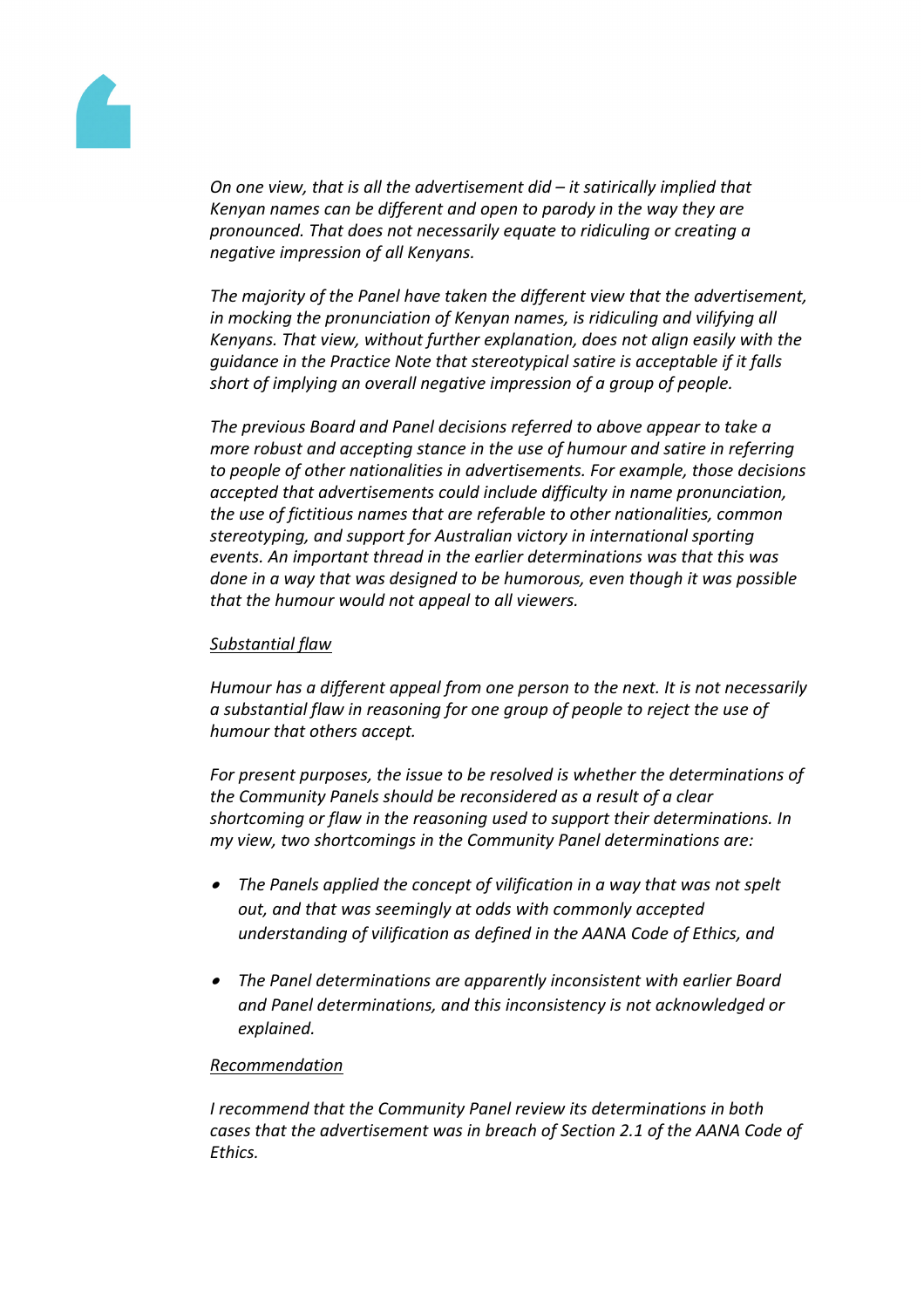

## **THE DETERMINATION ON REVIEW**

The Ad Standards Community Panel (Panel) noted the request for review of its decision and the findings of the Independent Reviewer.

The Panel noted that the Independent Reviewer considered that there were substantial flaws in Panel's determination. Specifically the Independent Reviewer noted that the Panel had given insufficient consideration to the definition of vilification and that the differences between this case and precedent cases were not acknowledged.

The Panel noted that it needed to reconsider the case under Section 2.1 of the the AANA Code of Ethics (the Code) taking into account the Independent Reviewer's recommendations and comments.

**Section 2.1: Advertising or Marketing Communication shall not portray people or depict material in a way which discriminates against or vilifies a person or section of the community on account of race, ethnicity, nationality, gender, age, sexual preference, religion, disability, mental illness or political belief.**

The Panel noted the AANA Practice Note which provides guidance on the meaning of:

- Discrimination unfair or less favourable treatment
- Vilification humiliates, intimidates, incites hatred, contempt or ridicule
- Nationality people belonging to a particular nation either by birth, origin or naturalisation.

# **Does the advertisement vilify a person or section of the community on account of nationality?**

The Panel noted the Independent Reviewer's comments that the definition of vilification usually refers to actions more injurious than mocking a person's name and the Panel's reasoning for finding the advertisement to be vilifying were not spelt out.

A minority of the Panel considered that the advertisement was light-hearted and humorous and did not give an overall impression of negativity in relation to the Kenyan runner or Kenyan people in general. The minority of the Panel considered that this advertisement builds on the positive stereotype of Kenyans being good athletes. The minority of the Panel considered that the Australian competitor was also called by a funny name, and that this is part of the overall satirical nature of the advertisement and was not singling out the Kenyan or mocking Kenyans in general. Accordingly a minority of the Panel considered that the matter did not rise to the level of vilification.

The Panel noted that the main Australian character was referred to as 'Prickly Pam Patterson' and that prickly is not a positive trait. However, the majority of the Panel considered that the term 'prickly' was used as a nick-name and was not portrayed as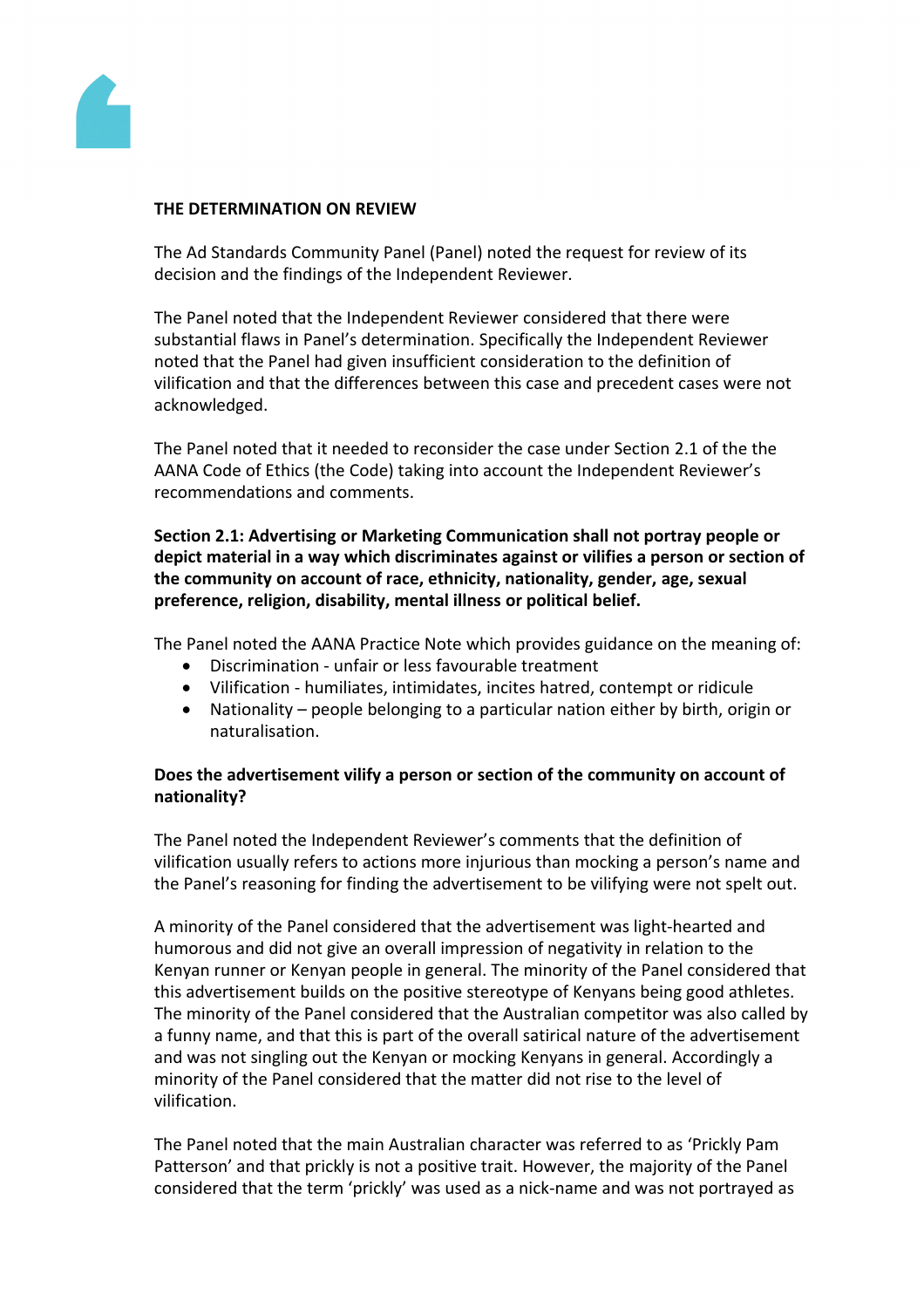

her real name, unlike the Kenyan competitor who was depicted as being named "Ohno-i-copped-a-bad-one".

The Panel acknowledged the importance of humour in matters such as this however noted that the 'joke' is that African, and in particular Kenyan, names sound funny in comparison to common European names. The Panel considered that people with non-European-sounding surnames in Australia do often face ridicule and mocking in the community due to this perceived difference. The Panel considered that the mocking of someone's name because they are from a minority community and the name sounds different is a form of racism and exclusion. The Panel noted that the definition of vilification in the Code includes ridicule.

The Panel considered that actions such as not making an effort to pronounce someone's name correctly, or laughing at the way someone's name sounds, are forms of casual racism which are prevalent in Australia and which do real harm.

The Panel acknowledged that the advertiser's intent was not to cause offense or harm to Kenyan people, or to suggest that Kenyan's names should be mocked. However, the Panel considered that although offense may not be intended, by using humour which is based on ridiculing someone for a cultural difference the advertiser is perpetuating a form of racism.

The Panel considered that the advertisement could easily be modified to remove the name of the Kenyan runner and that this would not affect the overall humour of the satirical Olympic situation. The Panel considered that as this element was not needed to tell the story of the advertisement, the inclusion added to the mocking effect.

Overall, the Panel considered that the advertisement was mocking of Kenyan people and African people more broadly by suggesting that Kenyan names are difficult to pronounce and funny-sounding and therefore a suitable butt of a joke. As such, the Panel considered that the advertisement was vilifying of Kenyan people as the humour in the advertisement incites ridicule of Kenyans.

## **How does this determination differ from previous determinations of the Panel?**

The Panel noted the advertiser's concerns and the Independent Reviewer's comments that the Panel's determination on this matter differed from previous determinations of the Panel.

The Panel acknowledged that, while it is not formally bound by precedent, consistency in decision making is desirable in order to demonstrate clearly to advertisers what is and is not appropriate in advertising according to community standards.

However, the Panel noted that community standards are not static and can change rapidly based on local and world events and changing sentiments in the community.